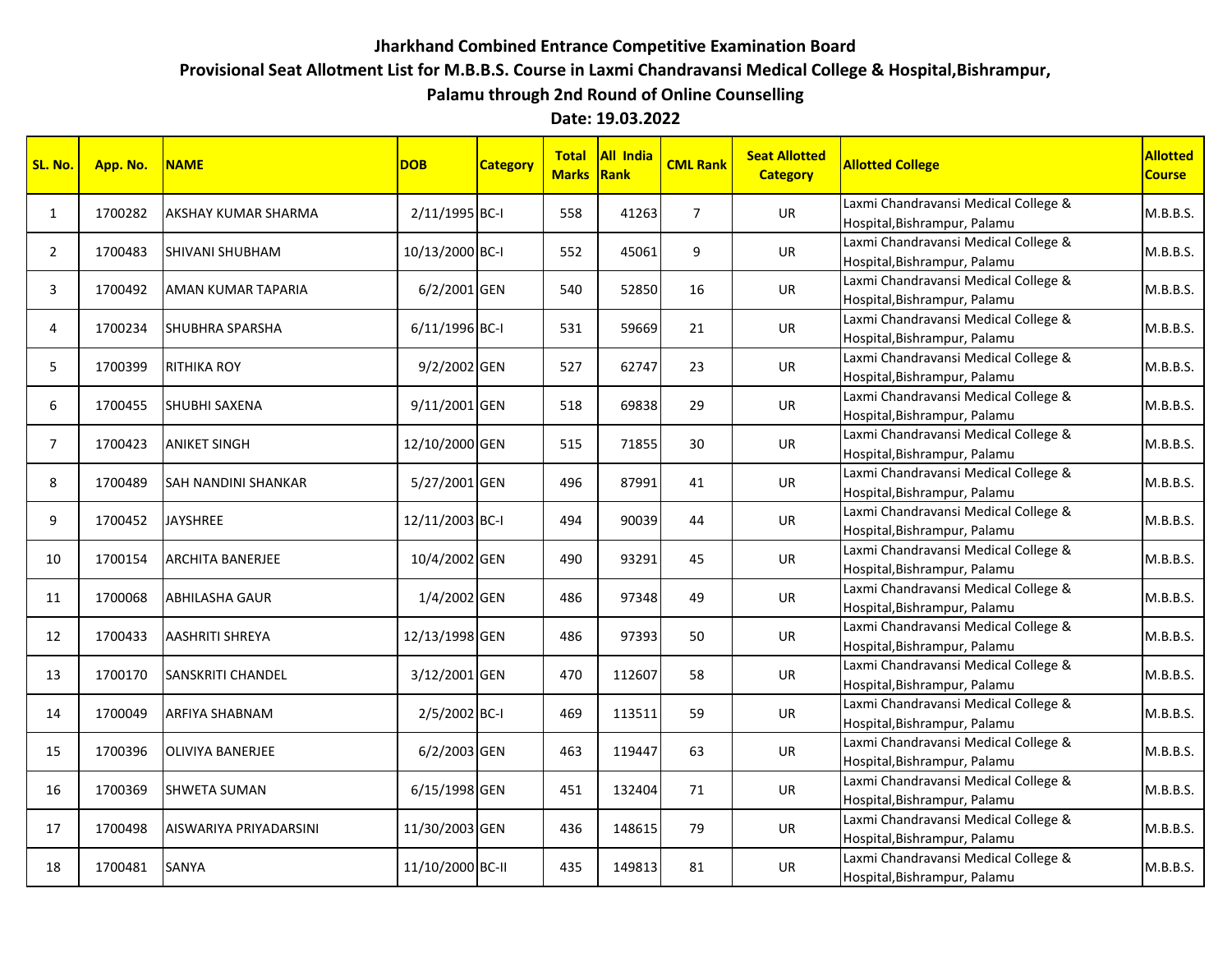| SL. No. | App. No. | <b>NAME</b>                 | <b>DOB</b>      | <b>Category</b> | <b>Marks Rank</b> | Total All India | <b>CML Rank</b> | <b>Seat Allotted</b><br><b>Category</b> | <b>Allotted College</b>                                              | <b>Allotted</b><br><b>Course</b> |
|---------|----------|-----------------------------|-----------------|-----------------|-------------------|-----------------|-----------------|-----------------------------------------|----------------------------------------------------------------------|----------------------------------|
| 19      | 1700510  | <b>ALIYA AKHTAR</b>         | 8/2/1998 GEN    |                 | 431               | 154328          | 83              | UR                                      | Laxmi Chandravansi Medical College &<br>Hospital, Bishrampur, Palamu | M.B.B.S.                         |
| 20      | 1700496  | AAHAMYA PRIYADARSINI        | 11/30/2003 GEN  |                 | 430               | 155560          | 84              | UR                                      | Laxmi Chandravansi Medical College &<br>Hospital, Bishrampur, Palamu | M.B.B.S.                         |
| 21      | 1700462  | SARIM RIZWAN                | 1/7/2002 GEN    |                 | 427               | 159017          | 86              | UR                                      | Laxmi Chandravansi Medical College &<br>Hospital, Bishrampur, Palamu | M.B.B.S.                         |
| 22      | 1700236  | <b>KHOOSHIE SINHA</b>       | 5/2/2002 GEN    |                 | 424               | 162322          | 87              | UR                                      | Laxmi Chandravansi Medical College &<br>Hospital, Bishrampur, Palamu | M.B.B.S.                         |
| 23      | 1700397  | SUTRIPTA GORAI              | 6/9/2003 GEN    |                 | 418               | 170012          | 89              | UR                                      | Laxmi Chandravansi Medical College &<br>Hospital, Bishrampur, Palamu | M.B.B.S.                         |
| 24      | 1700347  | SHIVMONA SHEKHAR            | 4/2/1997 BC-I   |                 | 411               | 178035          | 94              | <b>UR</b>                               | Laxmi Chandravansi Medical College &<br>Hospital, Bishrampur, Palamu | M.B.B.S.                         |
| 25      | 1700491  | <b>HIMANI ASWAL</b>         | 2/24/2002 GEN   |                 | 408               | 182004          | 95              | UR                                      | Laxmi Chandravansi Medical College &<br>Hospital, Bishrampur, Palamu | M.B.B.S.                         |
| 26      | 1700073  | UPPU TARUN VENKATA SAI      | 3/31/2002 GEN   |                 | 407               | 183349          | 97              | UR                                      | Laxmi Chandravansi Medical College &<br>Hospital, Bishrampur, Palamu | M.B.B.S.                         |
| 27      | 1700506  | AKASH KUMAR PANDEY          | 6/13/2002 GEN   |                 | 373               | 228244          | 111             | UR                                      | Laxmi Chandravansi Medical College &<br>Hospital, Bishrampur, Palamu | M.B.B.S.                         |
| 28      | 1700121  | ASHA KUMARI                 | 8/21/2000 BC-II |                 | 373               | 228634          | 112             | UR                                      | Laxmi Chandravansi Medical College &<br>Hospital, Bishrampur, Palamu | M.B.B.S.                         |
| 29      | 1700449  | SHREYA                      | 3/15/1999 GEN   |                 | 363               | 243763          | 116             | UR                                      | Laxmi Chandravansi Medical College &<br>Hospital, Bishrampur, Palamu | M.B.B.S.                         |
| 30      | 1700509  | <b>DISHA DAN</b>            | 8/8/2002 GEN    |                 | 355               | 255449          | 124             | UR                                      | Laxmi Chandravansi Medical College &<br>Hospital, Bishrampur, Palamu | M.B.B.S.                         |
| 31      | 1700422  | SURYAWANSHI HARSHDEEP VIKAS | 2/5/2003 GEN    |                 | 345               | 269494          | 128             | UR                                      | Laxmi Chandravansi Medical College &<br>Hospital, Bishrampur, Palamu | M.B.B.S.                         |
| 32      | 1700140  | YASH TEMBHARE               | 7/4/2003 GEN    |                 | 342               | 274887          | 130             | UR                                      | Laxmi Chandravansi Medical College &<br>Hospital, Bishrampur, Palamu | M.B.B.S.                         |
| 33      | 1700141  | <b>SHAHISTA BANO</b>        | 4/16/2002 GEN   |                 | 340               | 278467          | 132             | UR                                      | Laxmi Chandravansi Medical College &<br>Hospital, Bishrampur, Palamu | M.B.B.S.                         |
| 34      | 1700231  | <b>RAKHSHAN HAIDER</b>      | 11/26/1999 GEN  |                 | 336               | 283752          | 136             | UR                                      | Laxmi Chandravansi Medical College &<br>Hospital, Bishrampur, Palamu | M.B.B.S.                         |
| 35      | 1700475  | <b>VISMRITY SIRMOUR</b>     | 7/22/2000 GEN   |                 | 335               | 286212          | 139             | UR                                      | Laxmi Chandravansi Medical College &<br>Hospital, Bishrampur, Palamu | M.B.B.S.                         |
| 36      | 1700254  | ANKIT NISHANT               | 2/9/2001 GEN    |                 | 331               | 292896          | 142             | UR                                      | Laxmi Chandravansi Medical College &<br>Hospital, Bishrampur, Palamu | M.B.B.S.                         |
| 37      | 1700443  | KHUSHBOO KUMARI             | 1/5/1998 GEN    |                 | 309               | 328865          | 157             | UR                                      | Laxmi Chandravansi Medical College &<br>Hospital, Bishrampur, Palamu | M.B.B.S.                         |
| 38      | 1700280  | <b>SUPREETI GHOSH</b>       | 3/30/2002 BC-II |                 | 309               | 329881          | 159             | UR                                      | Laxmi Chandravansi Medical College &<br>Hospital, Bishrampur, Palamu | M.B.B.S.                         |
| 39      | 1700012  | RINKI KUMARI                | 2/21/2001 BC-II |                 | 304               | 338454          | 164             | UR                                      | Laxmi Chandravansi Medical College &<br>Hospital, Bishrampur, Palamu | M.B.B.S.                         |